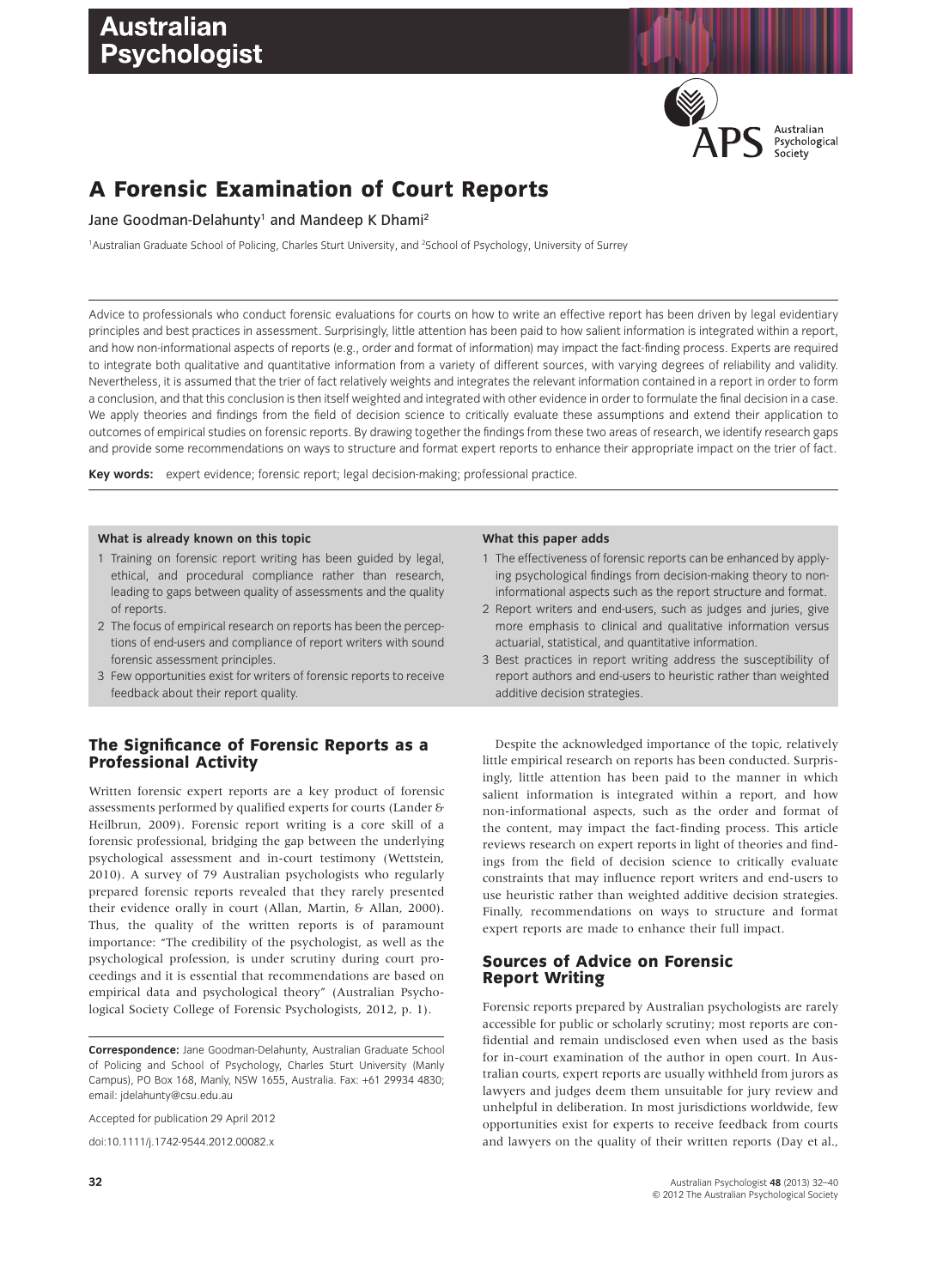2000; Robinson & Acklin, 2010). Accordingly, some psychologists advocated the establishment of forensic report databases to enhance the visibility of this aspect of professional practice and to create a public forum for its evaluation (Heilbrun, DeMatteo, & Marczyk, 2004).

Guidance to experts on report writing comes from four primary sources. First are the minimal standards or prerequisites specified in most jurisdictions in legal rules or statutes applicable to expert witnesses (Conroy, 2006). Australian examples include the Federal Court Practice Note CM7 (Keane, 2011) and the New South Wales Supreme Court Expert Witness Code of Conduct (Uniform Civil Procedure Rules, 2005). A second pertinent source of guidance is professional standards of practice, such as the Australian Psychological Society Code of Ethics (2007) outlining duties of the expert to the court, the evaluee, and the client (e.g., referring lawyer) that the expert must respect when preparing the report (Allnut & Chaplow, 2000; Martin, Allan, & Allan, 2001).

The third and most abundant source of guidance on report writing is the professional practice literature, such as books for practising psychologists, and articles in scholarly journals and trade publications. Much of its focus is assessment procedures on discrete criminal and civil topics (e.g., Oxford University Press series of 22 evaluation guides on *Best Practices for Forensic Mental Health Assessments*). Some guidebooks incorporate models for evaluation, such as the five-stage model by Goodman-Delahunty and Foote (2011, 2012). Certain practice handbooks are devoted entirely to forensic uses of specific psychometric tests, such as the Minnesota Multiphasic Personality Inventory (Pope, Butcher, & Seelen, 2006), the most widely applied forensic assessment instrument. Other guidebooks are aimed primarily at psychologists (Ownby, 1997; White, Day, & Hackett, 2007) or at psychiatrists (Greenfield & Gottschalk, 2009; Norko & Buchanan, 2011). These resources are centred largely on legal evidentiary principles and requirements that have dominated the available guidance on report writing. They often include sample reports, and list a wide range of supplementary journal articles, Internet resources, and forensic tests.

A fourth and underutilised resource is the outcomes of empirical research on forensic expert reports. Consequences of the absence of evidence-based guidance and consensus on report writing practices include widespread variability in the presentation of information in forensic reports and considerable uncertainty among practitioners on best practices (Wettstein, 2010, p. 47). Various commentators have called for more attention to conceptual issues in report writing rather than the mechanics (Wettstein, 2010), as the gap between the quality of assessments and the quality of reports can be extensive (Nicholson & Norwood, 2000). One fundamental conceptual issue that can increase this gap is confusion about the function of a forensic report.

# **The Function and Complexity of Forensic Reports**

Report writers typically perceive the role of their reports as assembling information responsive to a referral question posed by a court or legal advocate. Although forensic reports are modelled on clinical reports, a key difference is the non-clinical audience: legal professionals and lay triers of fact who are not experts in assessment. Other differences inhere in the content and style of clinical versus forensic reports (Grisso, 2010). Forensic reports integrate information from multiple, diverse sources such as interviews, observations, third parties, official records (medical, personnel, police, etc.), and forensic test results (Witt, 2010). They are acknowledged to be more complex than clinical reports for those reasons, and because they capture and present both the voice of the evaluee and the expert (Griffith, Stankovic, & Baranoski, 2010). Report writers have increasingly been encouraged to accept that a report is not an objective and neutral account (Allnut & Chaplow, 2000) but a document that reflects numerous decisions made by the expert, as well as the expert's orientation, cognitive processes, and biases (Griffith et al., 2010).

The function of forensic reports is manifold. For instance, reports can document the quality of an underlying evaluation, facilitate in-court testimony for a trier of fact, serve a persuasive function, promote settlement of a case without trial, manage risk, and establish parameters regarding evaluation procedures and uses of information (Wettstein, 2010). Five distinct contemporary conceptual roles of a forensic report have been distinguished: (1) communicate information; (2) prepare the ground for deposition or in-court testimony; (3) facilitate treatment; (4) demonstrate the proper conduct of the evaluation; and (5) aid the measurement of clinical and forensic practice (Weiss, Wettstein, Sadoff, Silva, & Norko, 2011, p.17). Appreciation of these diverse functions of forensic reports underscores the complexity of the task of effective report writing, and provides some parameters to explore the scope of empirical studies on forensic reports.

# **Evidence-based Approaches to Forensic Report Writing**

# **Past Psychological Research on Forensic Reports**

A useful review by Heilbrun et al. (2004) set forth issues involved in constructing forensic reports, measuring report quality, and measuring the normative characteristics of forensic reports. Two types of empirical studies of expert reports have been conducted (Lander & Heilbrun, 2009). These are (1) surveys of the perceptions of mental health and legal professionals of the quality of reports; and (2) evaluations of the extent to which reports comply with principles of sound forensic mental health assessment (Doyle, Ogloff, & Thomas, 2011; Petrella & Poythress, 1983).

An Australian example of a survey of legal professionals providing some insight into standard practices in report writing was an archival study of all mental health reports requested by magistrates from the South Australian court assessment unit within a 6-month period  $(N = 91)$ . Findings revealed that not all magistrates relied on the court assessment unit as a source of reports, although reasons for this were unknown. The majority of the reports (69%) were requested to assist the courts in determining bail or appropriate sentencing options. Analysis of the report contents showed that most reports (85%) included a diagnosis. Feedback on report usefulness was obtained from 24 magistrates (Day et al., 2000). The quality in terms of historical details, assessment information, options about the defendant,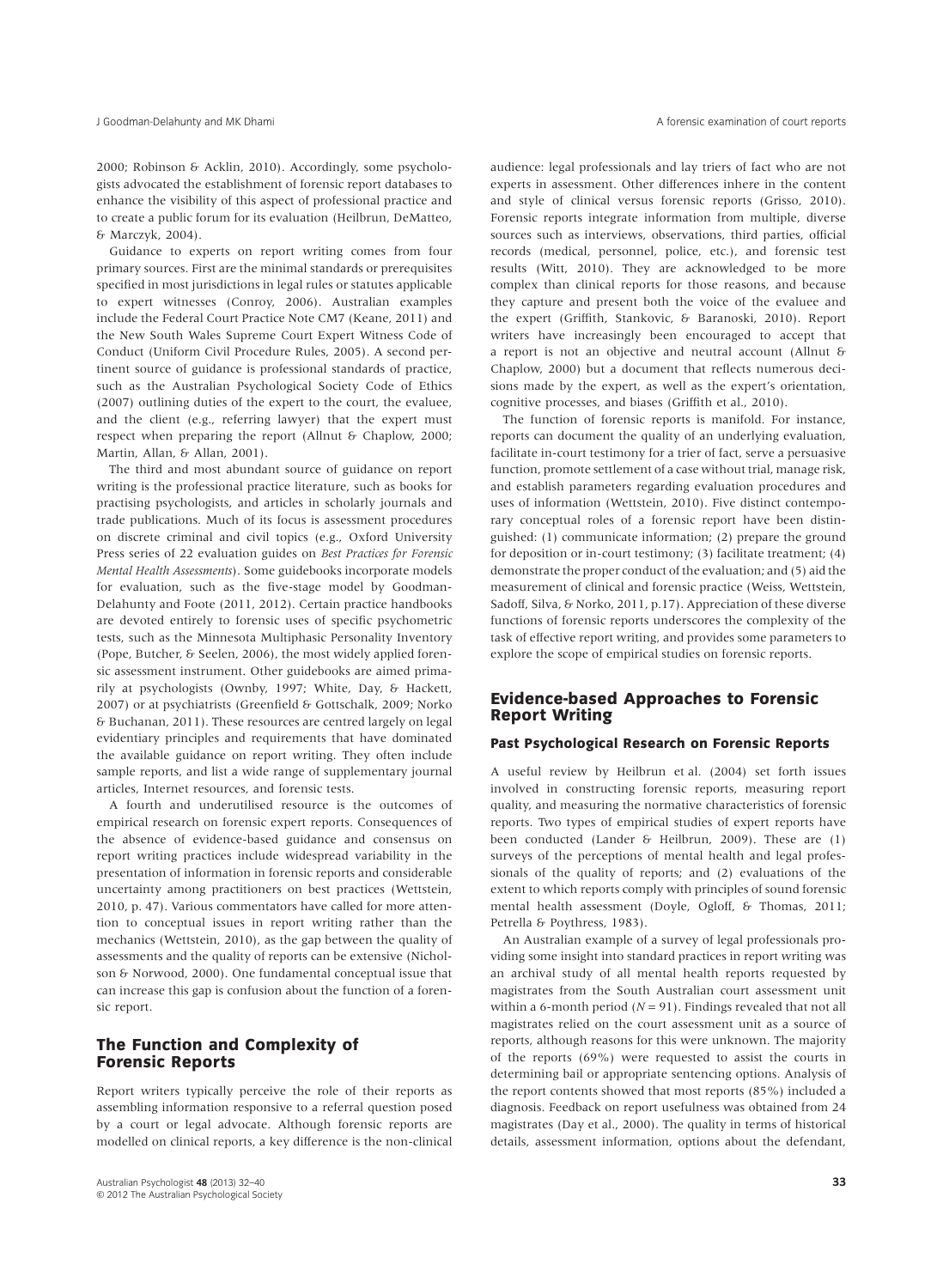A forensic examination of court reports J Goodman-Delahunty and MK Dhami

and relevance to the determination before the courts was rated as very satisfactory, with few exceptions.

One weakness of the surveys that rely on the perceptions of professionals is their vulnerability to self-report biases, thus content analyses of reports by trained coders are preferred for their more rigorous methodology (Doyle et al., 2011; Nicholson & Norwood, 2000). A recent Australian example of a study using this approach to examine the extent to which reports complied with best forensic practices to evaluate risk was the descriptive analysis of 86 dangerous sexual offender assessment reports lodged in preventive detention proceedings in courts in New South Wales, Victoria, and Western Australia (Doyle et al., 2011). Results showed that some experts applied unreliable methods of risk assessment and erroneously reported the results of a risk instrument. These outcomes were unlikely to have been derived from a survey of legal professionals. Although this research emphasised that an offender's perceived level of risk for violence can influence a range of legal decisions within the criminal justice system, such as decisions about bail, sentencing, parole, and conditions of release from custody (McSherry & Keyzer, 2009), to date studies on forensic report writing have not explicitly addressed how critical information, such as a level of risk, is incorporated within any model of legal decisionmaking. In the next section, we discuss normative and descriptive research on legal decision-making, and the implications this has for forensic expert report writing.

#### **A Decision-making Approach to Forensic Report Writing**

The *rational actor model*, which dominates the legal domain, posits that individuals use *compensatory* decision strategies that weight and integrate all available and relevant information to make a decision. The very notion of due process, with its emphasis on adherence to an adversarial, adjudicative, fact-finding procedure, embodies this assumption of rational performance when it expects decision-makers, such as a magistrate, judge, or jury, to relatively weigh and integrate evidence for and against a plaintiff or defendant before passing judgement (Dhami, 2006). The rational actor model and the notion of due process are the ideals to which legal decision-makers aspire, and the benchmark by which others evaluate their performance. Consequently, in considering a forensic report, we assume that the trier of fact relatively weighs and integrates the relevant information contained in a report to form a conclusion about its content, and that this conclusion is then weighted and integrated with other evidence in a case to reach the final judgement.

However, research in the field of judgement and decisionmaking convincingly demonstrated that neither legal actors nor other people (professional or lay decision-makers) working in other domains behave in such a normatively rational manner. In fact, considerable research has challenged the mythology (Konecni & Ebbesen, 1984) that legal decision-makers are compensatory, deliberate, and measured in their decision-making. This body of research demonstrated that legal decision-makers (consciously or unconsciously) ignored much of the available, relevant information. For instance, an experimental study of nine Ohio juvenile court judges used regression models to capture their decision policies. Results revealed that only two to

four statistically significant cues (out of a possible six) were used in their decisions about judicial bypass (Sensibaugh & Allgeier, 1996). The implication for forensic report writers is that not all information presented in expert reports will be considered.

More recent studies suggested that legal decision-making is best described and predicted by simple *heuristic strategies* that are *non-compensatory*, that is decisions are best described and predicted by a single item of information in a case. For example, in observational and experimental studies of bail decisions by English lay magistrates and district judges, a model called the Matching Heuristic, which bases decisions on a single factor, more aptly described and predicted bail decisions than models that weighted and integrated all of the available information (Dhami & Ayton, 2001). In one court where observations were conducted, the Matching Heuristic correctly predicted the court's bail decisions, with on average 92% accuracy (Dhami, 2003). The duration of bail hearings is often less than 10 min, and the rapidity of the hearings lent convergent validity to the idea that legal decision-makers may rely on a non-compensatory, *fast, and frugal* decision strategy. Different magistrates relied primarily on one of the following three factors: the prosecution request, previous court decision (if any), and the police bail decision. Reliance on those factors was an inappropriate form of "passing-the-buck," first because the magistrates were not acting independently to review the evidence before them, and second because those factors were not significantly correlated with any legally relevant factors in a case. Judges, who review forensic reports submitted in a range of legal proceedings such as a bail determination, a trial hearing on liability or culpability, or a sentencing hearing, are likely to respond in a similar manner to the information presented in a written forensic report.

In addition to demonstrating that legal decision-making does not follow a normatively rational cognitive process, past research also suggested that the performance of legal decisionmakers (and other people) was marred by *errors and biases*. These included (1) overreliance on irrelevant or extra-legal information; (2) intra-individual inconsistency; (3) inter-individual inconsistency or disagreement; (4) overconfidence; (5) lack of self-insight; and (6) susceptibility to how information was ordered, (7) framed, and (8) represented. We described methods used to measure the first five in this section.

Intra-individual consistency was measured using test–retest procedures, whereby legal decision-makers were (unknowingly) presented with duplicate cases. Cohen's Kappa statistic, used to quantify intra-individual consistency across 81 lay magistrates and district judges, was on average  $0.69$  (1 = full consistency or reliability; Dhami & Ayton, 2001). Inter-individual consistency (also called agreement) was measured by comparing different legal decision-makers' decisions on the same set of cases. Results of research comparing judgements by different judges have typically yielded low rates of inter-individual consistency. For instance, Sensibaugh and Allgeier (1996) found that their nine judges agreed on the decision outcome in only one third of the cases; Dhami and Ayton (2001) found that legal decision-makers in their sample disagreed with the modal decision in an average of 15 (out of 27) cases.

Confidence in legal decisions was measured by asking legal decision-makers to rate how confident or certain they were that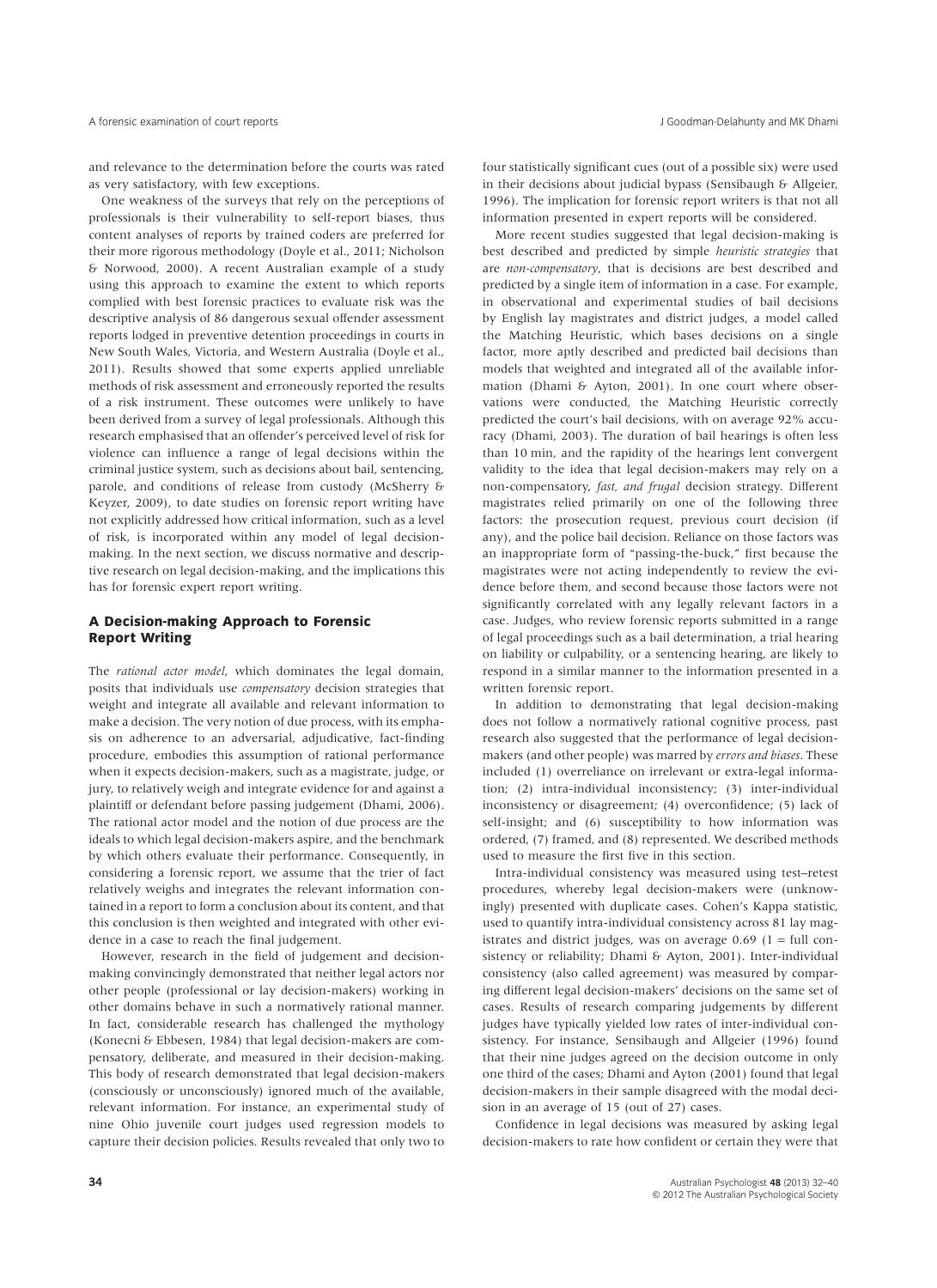they made the best or most appropriate decision. Five of the nine judges in Sensibaugh and Allgeier's (1996) study demonstrated high mean levels of post-decisional confidence. The average post-decisional confidence rating across the sample legal decision-makers by Dhami and Ayton (2001) was similar: 8 (on an 11-point scale). Insight was measured by comparing legal decision-makers' self-reports of how important or influential specific (legal and extra-legal) factors were in their decisionmaking against the significance of these factors in the models used to capture (and/or predict) their decision-making. Sensibaugh and Allgeier found that their judges reported using all of the six cues weighted equally, which did not correspond to the pattern of their captured decision policies. Dhami and Ayton found that their entire sample of legal decision-makers ranked the legal factors as more influential and the extra-legal factors as less influential even though the reverse was actually true in the models that best predicted their decisions.

# **Implications of Decision-making Research for Forensic Report Writing**

#### **Research on Decisions About the Elements of Forensic Reports**

Research on normative and descriptive legal decision-making has implications for forensic expert report writing both from the standpoint of the recipients of the reports, as well as the authors, who face a series of decisions in the process of preparing a report.

Five basic decisions implicit in the act of report writing were specified by Griffith et al. (2010): (1) what information to include or exclude; (2) where to place the information; (3) the degree of emphasis to give to certain items of information; (4) the most appropriate vocabulary and writing style to employ; and (5) the length of the report. A review of research that bears on each of those decisions fosters awareness of the consequences of those decisions and their implications within a model of legal decision-making.

#### **Information to include or exclude in forensic reports**

Different researchers have used somewhat different labels or grouped information slightly differently, but there is general consensus on key elements to include in a forensic report. One recent study specified the key elements as (1) the data; (2) ethical issues; (3) historical and (4) clinical information; (5) the rationale; and (6) opinion(s) reached by the expert (Robinson  $\theta$ Acklin, 2010).

An earlier survey showed considerable consensus among experienced mental health professionals regarding the essential elements to include in their written reports, but more disagreement about the propriety of including the evaluee's description of key events or the police view of the alleged offence (Borum & Grisso, 1996). A high level of "relevant and non-prejudicial detail" in reports is valuable because this may be the only opportunity that the expert has to fully itemise key background information or details, such as past traumatic events that may create a pre-existing vulnerability to psychological injuries (Goodman-Delahunty & Foote, 2012, p. 181).

A recent study examined the content of a randomly selected sample of 125 expert forensic reports on competence to stand trial submitted to a community mental health centre in the northeastern USA (Lander & Heilbrun, 2009). The content was independently rated for the presence of 20 acknowledged principles of good forensic mental health assessment, and then a "blue ribbon panel" of experts in law and mental health assessed the relevance, helpfulness, and quality of the reports. Reports that included more of the 20 key principles were rated as of higher quality, more relevant, and more helpful.

In the context of a hypothetical insanity defence case, 59 trial court judges and 72 lawyers for the prosecution and defence in the state of Virginia rated the perceived importance of eight different types of expert evidence: (1) descriptive clinical information; (2) clinical diagnosis; (3) statistical data on diagnostic validity; (4) whether symptoms in the current case met the legal standard; (5) theoretical accounts of legally relevant behaviour; (6) actuarial data on motives for legally relevant behaviour; (7) statistical data on the relationship between clinical factors and legally relevant behaviour; and (8) ultimate issue statements (Redding, Floyd, & Hawk, 2001). A principal components factor analysis to identify independent features of the ratings yielded three distinct types of evidence regarded as probative: (1) descriptive and clinical evidence; (2) legal standard and issues evidence; and (3) statistical evidence on the diagnostic reliability and statistical information about the crime (nomothetic data). Results revealed most interest in the clinical diagnosis, whether the symptoms met the applicable legal standard, and the expert's ultimate opinion. Relatively little interest was expressed in research or actuarial, statistical information; the statistical evidence was rated as significantly less probative than the first two types of evidence. Further analyses revealed that ultimate opinion information was regarded as of less value by lawyers and judges with more years of expertise.

A study of 150 forensic evaluation reports on competency to stand trial randomly selected from among 534 criminal cases before the Honolulu First Circuit Court used a coding protocol to objectively assess the presence, absence, and quality of 30 items (Robinson & Acklin, 2010). Results showed that as many as three fifths of the expert reports failed to specify fundamental items, such as the age of the accused, the charges against the accused, or the evaluation procedures employed by the expert, and fewer contained adequate historical information. Several other empirical studies have demonstrated that many expert reports omitted critical information (Doyle et al., 2011). For instance, the quality of all reports lodged with the Florida Department of Children and Families between 1997 and 2001 (*N* = 1357) was objectively rated by psychologists (Christy, Douglas, Otto, & Petrila, 2004). Fewer than half of the reports included sufficient information on the juvenile offenders' education, past offending, mental health, substance abuse, cognitive, and personality functioning, but 63% of the reports contained an adequate family history.

To promote improvements in forensic report writing, priority has been given to identifying the most common shortcomings. For instance, a study of the content of a US national sample of 62 reports written by 36 forensic psychologists seeking diplomate status revealed 30 distinct deficiencies that were classified into five major categories: (1) introductory material;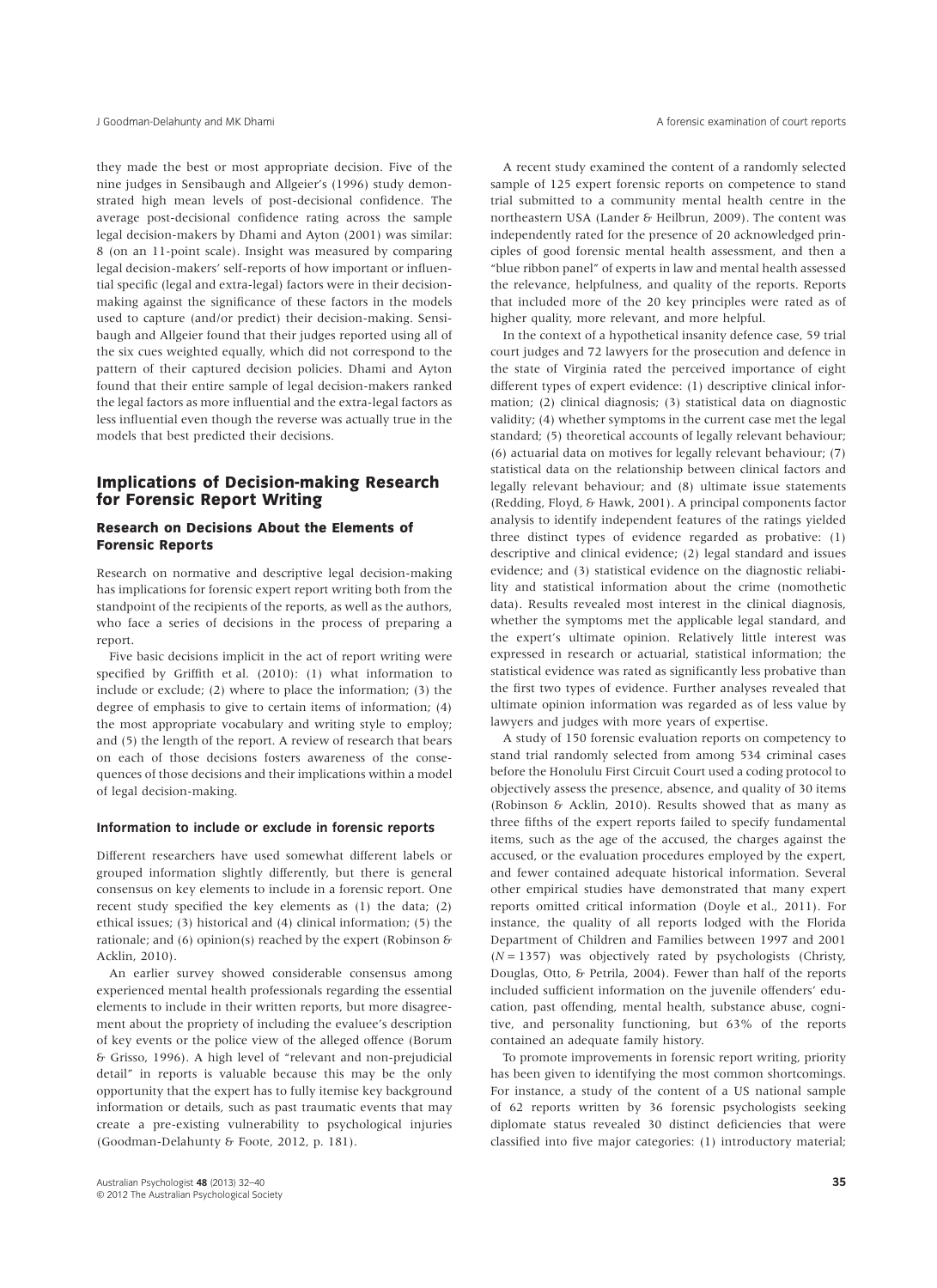(2) organisation and writing style; (3) data reporting; (4) psychological test reporting; and (5) interpretations and opinions (Grisso, 2010). From that list of deficiencies, the ten most common faults were extracted. Based on these findings, a forensic report checklist was developed to assist report writers in reducing errors and omissions (Witt, 2010). The ten-item list advised forensic report writers to (1) organise the report coherently; (2) state the forensic referral question clearly; (3) include only data relevant to the forensic opinion; (4) separate observations from inferences; (5) consider multiple sources of data; (6) use appropriate psychological tests; (7) consider alternate hypotheses; (8) support opinions with data; (9) clarify connections between data and opinions; and (10) eliminate professional jargon.

Other efforts to improve the quality of forensic report writing have included training (Skeem & Golding, 1998). Empirical studies have demonstrated that report writers who attended training workshops generally produced significantly higher quality written reports, especially after "training on definitional criteria, procedures and standardization of report format" (Robinson & Acklin, 2010, p. 136).

#### **Placement of information in forensic reports**

General agreement on the structure of forensic reports exists regarding three major sections: (1) an introduction that specifies the referral question, sources of data relied upon, and information provided to the evaluee on the limits of confidentiality; (2) a summary of all relevant data considered; and (3) the expert's interpretations and conclusions relevant to the forensic issue (Griffith et al., 2010; Grisso, 2010). While some studies revealed little consensus that writing a report in discrete sections that match the assessment procedures enhanced its relevance, helpfulness, or the quality of the content (Lander & Heilbrun, 2009), another study reported glaring organisational deficiencies in more than one third of the reports prepared by experienced forensic psychologists (Grisso, 2010).

Written forensic reports present information in a linear fashion. Notably, the position at which particular facts are placed "influences their impact on the reader, as what is read last will be remembered most readily" (Griffith et al., 2010, p. 38). Research on the order (or serial position) effect confirmed that the ability to accurately recall an item from memory is influenced by the order in which it is presented. Items at the beginning or end of a list are easier to recall, demonstrating recency and primacy effects, respectively. These effects are important in forensic settings because if relevant information cannot be recalled, then it cannot be consciously used to inform decision-making (Highhouse & Gallo, 1997). Although information in the middle of the list may nevertheless have an unconscious impact on decisions, its impact is less controllable and difficult to consciously correct. Evidence of order effects in the legal domain has demonstrated judicial susceptibility (Kerstholt & Jackson, 1998; Thibaut & Walker, 1975).

Griffith et al. posited that writing and structuring the first two sections of a forensic expert report, the Introduction and Data summaries, were relatively straightforward tasks, but the third section, in which the expert must restructure that information into a forensic narrative, was considerably more challenging.

Just as assumptions have been made about ways in which the trier of fact will use the information admitted into evidence to reach a decision, so assumptions are made that the report writer will relatively weight and integrate the information aggregated in a report, and integrate that with other evidence related to the case issues and the relevant legal standard and constructs, to formulate a final opinion or conclusion. The extent to which these assumptions are met has not been critically assessed.

#### **The degree of emphasis accorded to certain items of information in forensic reports**

In writing a report, the expert must integrate both quantitative and qualitative information from diverse sources, with varying degrees of reliability and validity, in light of legal standards and issues. Summaries of test results and research findings relied upon to interpret the test results are typically more quantitative, actuarial, and statistical in nature. By comparison, observations by the expert assessor made in the course of an interview typically generate qualitative, subjective data that can include more emotionally evocative information. The insertion of direct quotations from interview subjects in forensic reports has been recommended to humanise the subjects of the forensic narrative (Griffith et al., 2010), and also to distinguish more clearly the statements of the evaluee or interviewee from the inferences drawn by the expert. In setting forth a rationale for a conclusion in a report, the expert will often mix research-driven quantitative information, based on validated, objective psychological tests, with more qualitative, subjective self-reports derived from interviews, for example regarding the evaluee's past medical history or offending history. Although the impact of direct quotations used in forensic reports has not been empirically tested, concerns about the impact of accounts derived from interviews with victims and other witnesses who provide qualitative, emotionally evocative information have been raised.

Integration of the three major types of information (qualitative clinical information, legal information, and quantitative, statistical information) into a coherent report requires decisions as to the degree of emphasis to place on information deemed more valid and reliable compared with that which is more susceptible to subjective interpretations. According to the cognitive continuum theory (Hammond, 1996), reports that present quantitative information will stimulate more analytic thinking, whereas reports that present qualitative data will promote intuitive reasoning. Reports that combine both qualitative and quantitative data will lead to quasi-rational or commonsense thinking.

The few studies that have examined the influence of the different types of information on the report writer have shown their susceptibility to some biases. For instance, after reviewing the content of 62 expert reports, Grisso (2010) determined that a common error was overreliance on a single source of data, usually the evaluee's self-report, to support an important interpretation or expert opinion, rather than seek corroborating information from multiple sources.

The influence of a victim impact statement on forensic experts was empirically tested in a randomised between-subjects study of 332 Canadian psychiatrists (Lynett & Rogers, 2000). The psychiatrists reviewed information about a sexual assault case,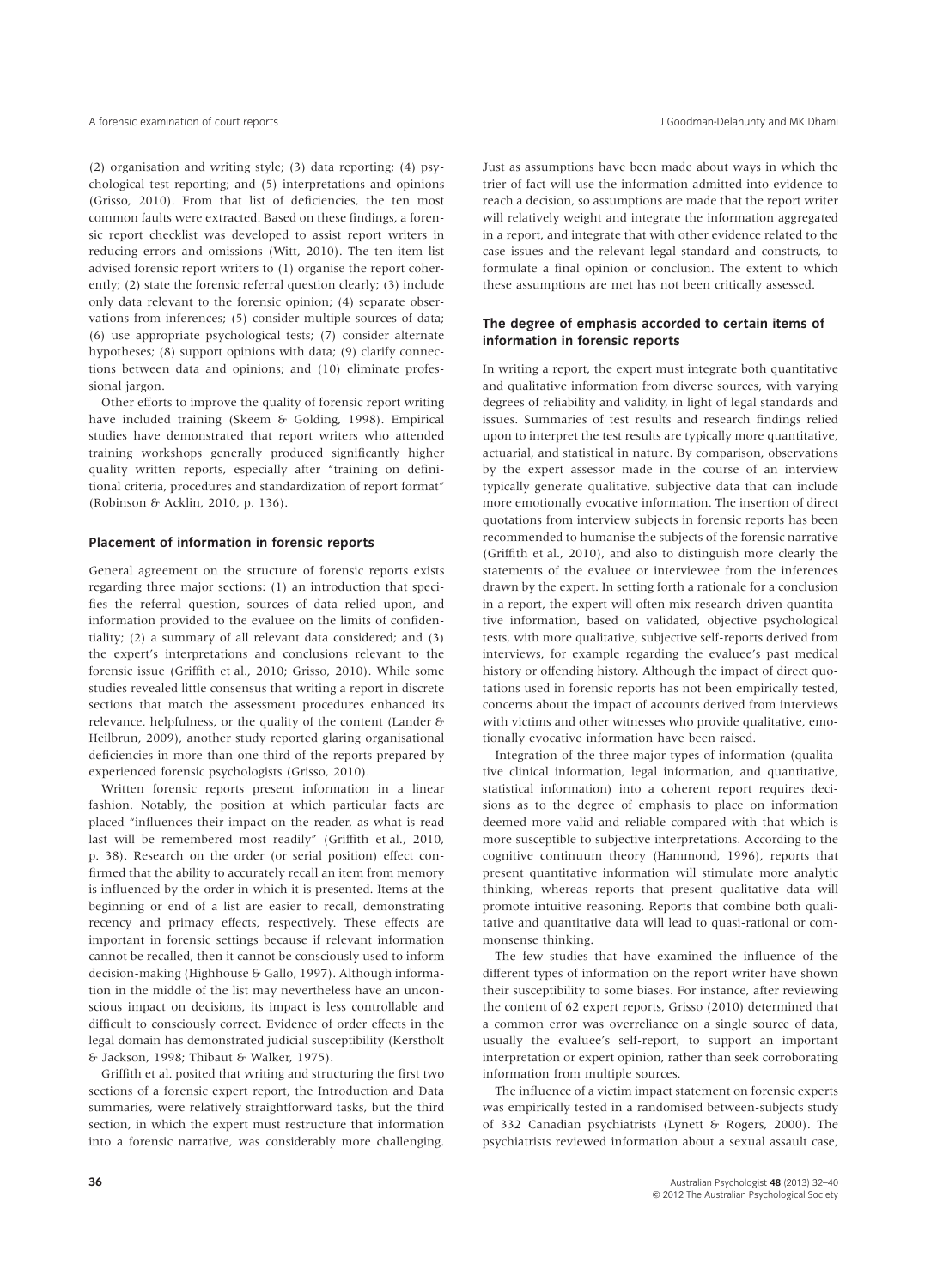including a four-page psychiatric report, a one-page police report, relevant sections of the Canadian Dangerous Offender Criminal Code, and a referral letter. One half of the sample also received a one-page account by the victim, while the other half did not. Exposure to the victim's statement significantly influenced the evaluators' perceptions of the dangerousness of the accused, application of the Dangerous Offender standard, potential treatment, and recommendations for indeterminate sentences. Surprisingly, the victim's statement exerted a more powerful effect on the Dangerous Offender standard applied by the experts than did clinically relevant information (a history of aggressive behaviour). In other words, the evocative information from the victim eclipsed the clinically salient historical information.

Other research has investigated the influence of different types of information contained in forensic reports upon the trier of fact. Early research on the perceptions of reports by endusers, such as lawyers and judges, revealed that they prioritised descriptive information and testimony interpreting the legal standard (Poythress, 1983). Statistical or actuarial data were rated the lowest in probative value. Although psychologists routinely include references to nomothetic or normative data in their reports since this allows comparisons of group data with data obtained from the individual evaluee, research has indicated that nomothetic or social framework evidence was undervalued by legally trained professionals, perhaps because it was less well understood (Redding et al., 2001). This finding replicated outcomes of a national survey of trial judges and lawyers who frequently "did not appreciate the value of research evidence, believing instead that nomothetic research had no bearing on individual cases" (Redding & Repucci, 1999, p. 50).

Several studies of the influence of quantitative, statistical versus qualitative, clinical information on the perceptions of mock jurors have been conducted. These two types of specialised information presented in expert psychological reports are the most common forms of expert evidence. For instance, in a Canadian study of 188 jury-eligible people, the influence of clinical expert evidence presented in written reports was compared with that of statistical expert evidence, and a control group in which no expert report was presented (Gelinas & Alain, 1993). Two case types were tested using expert reports derived from actual trials: one involving child custody, and another juvenile violent theft. The clinical expert evidence had greater impact than did the statistical expert evidence on the perceived usefulness and quality of the report, and the competence and professionalism of the expert. Whereas previous researchers theorised that jurors simply ignored statistical information, these results showed that verdicts in response to statistical expert reports differed significantly from those of jurors exposed to clinical reports or no expert evidence, that is the statistical information produced significantly more negative views of the accused, whereas the clinical details and information evoked more empathy for the accused. This outcome was explained in terms of attribution theory, whereby statistical information failed to evoke empathy or foster identification with the accused, leading to more attributions of personal rather than situational responsibility, and thus more severe verdicts and sentences.

### **Appropriate language to employ in forensic reports**

Written expert reports are a form of professional communication for the edification of lawyers, judges, and juries. Thus, report writers are advised to avoid technical and clinical jargon (Melton, Petrila, Poythress, & Slobogin, 2007), and to explain their diagnoses (Conroy, 2006). Technical jargon was the major complaint by a random sample of 92 British solicitors about the writing style in court reports (Marchevsky, 1998), and was specified as a source of weakness in reports reviewed by Grisso (2010): one in five reports contained multiple instances of jargon, biased phrases, pejorative terms, or gratuitous comments by the report writer.

Recommendations from the UK Academy of Experts on report writing advocated expression "in the first person singular by the person whose opinion has been given or who adopts as his own the opinions of others" and "text which is arranged in short sentences and paragraphs," (Rix, 1999, p. 157).

The presentation of a degree of risk exposure is central in many forensic reports regarding eligibility for bail, sentencing recommendations, and post-sentence incarceration or preventive detention. Language expressing risk is critical. For instance, use of conventional categorical terms such as "low," "medium," or "high" is preferred over terms such as "unacceptable," "significant," and "likely," which are ambiguous (Doyle et al., 2011). Similarly, adding descriptors to the standard categorical terms is discouraged, as these also increase ambiguity.

A further issue related to the language used in written reports, and particularly language expressing the outcomes of risk assessments, is that of the frame of the information. Framing is defined as the presentation of two logically equivalent situations, where one is presented in positive or gain terms, and the other in negative or loss terms. How messages are framed can have a substantial impact on people's perceptions and behaviours (Kuhberger, 1998; Levin, Schneider, & Gaeth, 1998). People demonstrate risk aversion in the positive, gain frame, and risk-seeking in the negative, loss frame (Tversky & Kahneman, 1981). Although framing effects appear to be ubiquitous and have been demonstrated across various domains, including the legal domain (Gilliland & Dunn, 2008; Korobkin & Guthrie, 1994; Rachlinski, 1996; van Koppen, 1990), these principles have not been incorporated in psychological reports addressing risks of future violence, dangerous sexual reoffending, or general recidivism.

#### **The optimal length of forensic reports**

Empirical studies of the length of forensic reports have disclosed variability. The average length of over 1,000 reports reviewed in six North American studies ranged from one to four pages, and varied by jurisdiction (Nicholson & Norwood, 2000). The mean length of reports to Southern Australian magistrates was 5.94 pages (Day et al., 2000). By comparison, most reports on competence to stand trial included in the archival study by Lander and Heilbrun (2009) were very short, with a mean length of two pages. Notably, longer reports in the latter sample were rated as higher in quality. The report length preferred by British solicitors was three to four pages (Marchevsky, 1998). Most sample reports far exceed that length. Many forensic reports in criminal cases (Heilbrun et al., 2004) and in civil cases, such as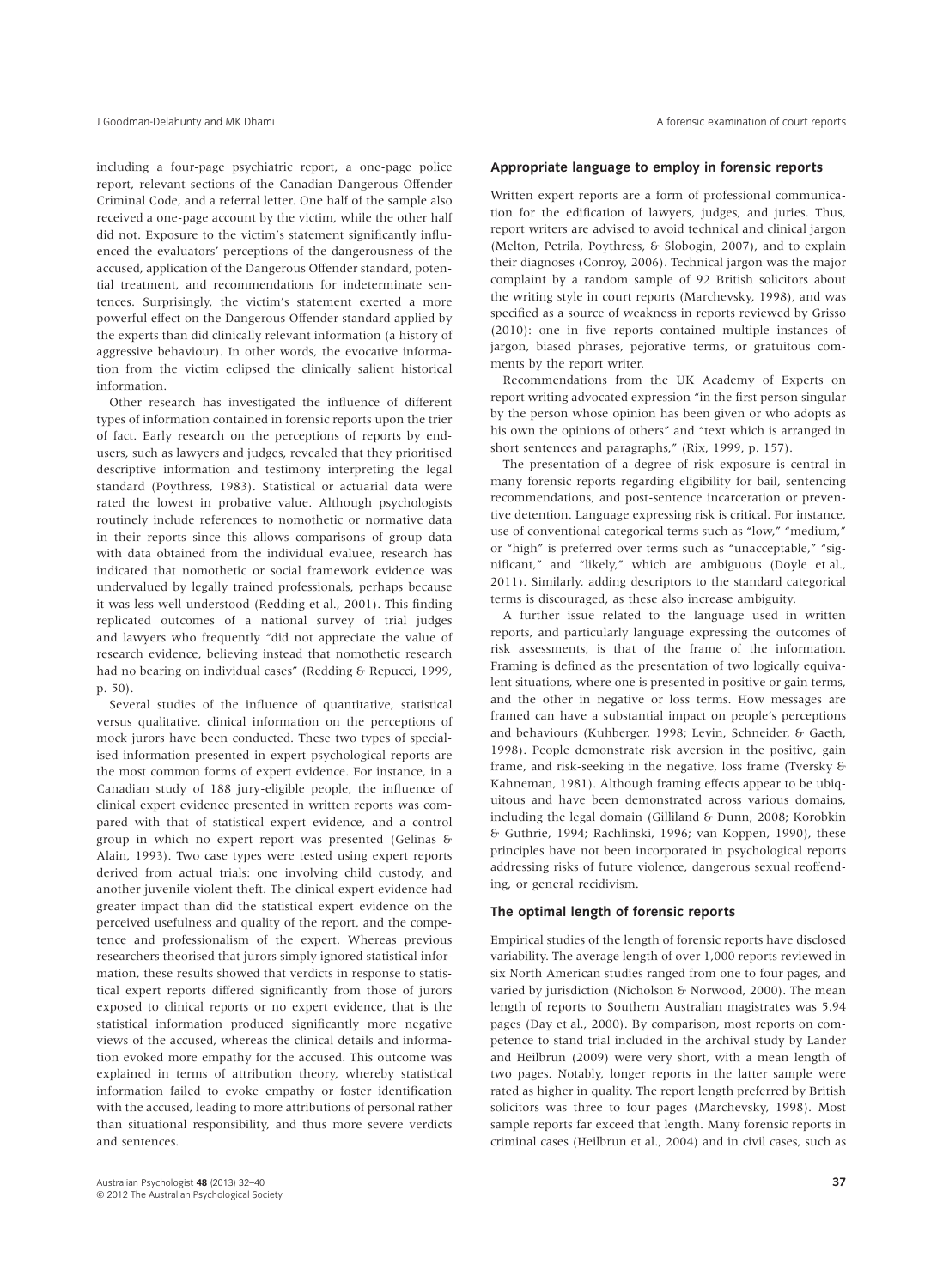A forensic examination of court reports J Goodman-Delahunty and MK Dhami

workplace discrimination claims in which issues of both liability and damages are addressed, reach 20 single-spaced pages (Foote & Goodman-Delahunty, 2005).

Typically, expert reports consist entirely of verbal text. In longer forensic reports, in particular, the incentive to vary the manner in which information is represented is greater, that is verbal text plus information presented in numerical or visual (e.g., graph) formats. The format in which information is represented has an impact on how that information is understood and used to inform decisions (Sedlmeier & Hilton, 2011). For example, graphical information can strongly impact decisionmaking (Gigerenzer, Hertwig, Hoffrage, & Sedlmeier, 2008; Sedlmeier, 2007), and visual information can de-bias people (Garcia-Retamero & Dhami, 2011). Although to date no one has studied the effects of information representation in expert reports on legal decision-making per se, the likelihood is that legal decision-makers will be similarly influenced by the power of visual versus numerical or written verbal information. Errors and biases in decision-making may arise when the visual information is less relevant to the case, and from a less reliable source.

# **Conclusions**

Unfortunately, the performance of legal decision-makers (or other people) is not necessarily improved by *experience* (and *training*) or existing schemes *aiding* their decisions. For instance, Dhami and Ayton (2001) found few differences in bail decisions by those who had more versus less years of experience, legal qualifications, or training. Furthermore, Bail Information Schemes, which collected, verified, and provided largely positive information about a defendant's community ties, had no significant effect on bail decisions or the level of intra- and inter-individual consistency in decisions (Dhami, 2002). Rather, the schemes served to further increase legal decision-makers' confidence in their decisions.

Therefore, the existing evidence from both within (and outside) the legal domain suggests that the rational actor model does not accurately describe how people make decisions. In fact, this normative model is not psychologically plausible (Dhami, 2006). Legal decision-makers are only human, and the human mind is characterised by limited attention, memory, and information-processing capacities (Kahneman, 1973; Miller, 1956). Unaided human judgement cannot resist the demands of compensatory decision strategies (Gigerenzer, Todd, & the ABC Research Group, 1999; Simon, 1956, 1990), and under specific task conditions, people choose strategies that reduce cognitive effort (Payne, Bettman, & Johnson, 1993). Fortunately, the ineffectiveness of experience, training, and guidelines can mostly be overcome by ensuring consistency, specification, and precision of working practices, training, and guidance.

The nature of forensic decision-making tasks is another reason that performance by decision-makers in this context falls short of the legal ideal. Legal decision-makers are often expected to perform under suboptimal conditions: there may not be rules of procedure governing some types of tasks; relevant information on a case may be unavailable; decisionmakers rarely know the objective predictive validity of different factors; they may be faced with heavy caseloads; and there may not be much consistency in the types of cases they

work on. Research in cognitive psychology shows that these types of factors can influence the decision-making processes used, leading decision-makers to be less consistent, to rely on simple decision-making strategies, and to ignore relevant information (Davis & Davis, 1996; Edland, 1979; Payne et al., 1993; Rieskamp & Hoffrage, 1999). As task complexity increases, people switch to simple non-compensatory strategies (Timmermans, 1993). Importantly, the ability of legal decisionmakers to perform well is likely to be hampered by the fact that the law typically does not provide sufficient guidance on how decisions ought to be made. Therefore, there is ample opportunity for legal decision-makers to interpret and apply the law differently (even on similar cases), and for them to be influenced by socially undesirable or extra-legal cues, as well as be biased by how information is framed and ordered.

In sum, the assumption that the report writer or the trier of fact relatively weights and integrates the relevant information contained in a report in order to form a conclusion, and that this conclusion is then itself weighted and integrated with other evidence in order to form the final judgement in a case, is not supported by the extant literature from the field of judgement and decision-making. Explanations for why experts or triers of fact may not behave in this manner lie in both the limitations of the human mind, and the constraints of the particular decisionmaking task. Thus, efforts to improve forensic expert report writing and legal decision-making involving expert reports should be directed at both helping the decision-maker overcome his/her cognitive limitations by, for example, providing decision aids, and at minimising the constraints of the decision-making task by, for example, ensuring the availability of all relevant information and necessary time.

#### **References**

- Allan, A., Martin, M., & Allan, M. (2000). Assessments for the courts: A survey of Australian psychologists. *Psychiatry, Psychology, and Law*, *7*, 150–158.
- Allnut, S. H., & Chaplow, D. (2000). General principles of forensic report writing. *Australian and New Zealand Journal of Psychiatry*, *34*, 980–987.
- Australian Psychological Society. (2007). *Code of ethics*. Melbourne, Australia: Author.
- Australian Psychological Society College of Forensic Psychologists. (2012). *Information sheet 2: Writing reports for courts*. Retrieved from http://www.m2cms.com.au/uploaded/52/Forensic-reports.pdf
- Borum, R., & Grisso, T. (1996). Establishing standards for criminal forensic reports: An empirical analysis. *Bulletin of the American Academy of Psychiatry & the Law*, *24*(3), 297–317.
- Christy, A., Douglas, K. S., Otto, R. K., & Petrila, J. (2004). Juveniles evaluated incompetent to proceed: Characteristics and quality of mental health professionals' evaluations. *Professional Psychology: Research and Practice*, *35*, 380–388.
- Conroy, M. A. (2006). Report writing and testimony. *Applied Psychology in Criminal Justice*, *2*(3), 237–260.
- Davis, C. E., & Davis, E. B. (1996). Information load and consistency of decisions. *Psychological Reports*, *79*, 279–288.
- Day, A., White, J., Howells, K., Whitford, H., O'Brien, K., & Chartres, D. (2000). The uses of court-ordered psychiatric and psychological reports in South Australian magistrates' courts. *Psychiatry, Psychology and Law*, *7*, 254–263.
- Dhami, M. K. (2002). Do bail information schemes really affect bail decisions? *The Howard Journal of Criminal Justice*, *41*, 245–262.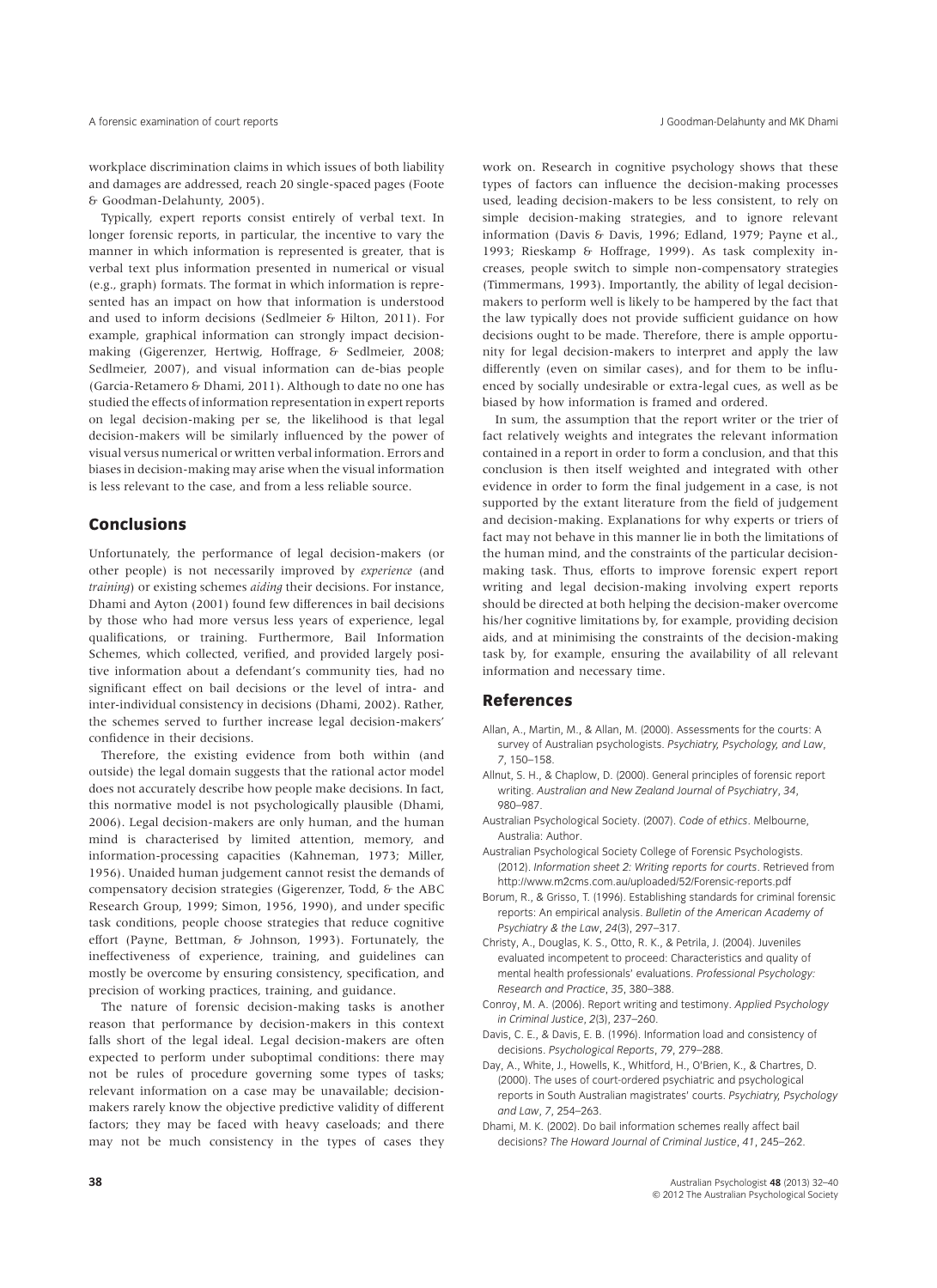J Goodman-Delahunty and MK Dhami A forensic examination of court reports

Dhami, M. K. (2003). Psychological models of professional decision-making. *Psychological Science*, *14*, 175–180.

Dhami, M. K. (2006). Legal decision making: Psychological reality meets legal idealism. In B. Brooks & M. Freeman (Eds.), *Law and psychology* (pp. 49–76). Oxford: Oxford University Press.

Dhami, M. K., & Ayton, P. (2001). Bailing and jailing the fast and frugal way. *Journal of Behavioral Decision Making*, *14*, 141–168.

Doyle, D. J., Ogloff, J. R. P., & Thomas, S. D. M. (2011). An analysis of dangerous sexual offender assessment reports: Recommendations for best practice. *Psychiatry, Psychology, and Law*, *18*, 537–556.

Edland, A. (1979). *On cognitive processes under time stress: A selective review of the literature on time stress and related stress*. Reports from the Department of Psychology, University of Stockholm, Suppl 68, 31.

Foote, W. E., & Goodman-Delahunty, J. (2005). *Evaluating sexual harassment*. Washington, DC: American Psychological Association.

Garcia-Retamero, R., & Dhami, M. K. (2011). Pictures speak louder than numbers: On communicating medical risks to immigrants with non-native language proficiency. *Health Expectations*, *14*(Suppl. 1), 46–57.

Gelinas, L., & Alain, M. (1993). Expertise psycho-juridique: Une evaluation de deux types de rapports et de leur influence sur la perceptioon de jures potentiels. *Canadian Journal of Behavioural Science*, *25*(2), 175–192.

Gigerenzer, G., Hertwig, R., Hoffrage, U., & Sedlmeier, P. (2008). Cognitive illusions reconsidered. In C. R. Plott & V. L. Smith (Eds.), *Handbook of experimental economics results* (Vol. 1, pp. 1018–1034). Amsterdam: North-Holland.

Gigerenzer, G., Todd, P. M., & the ABC Research Group. (1999). *Simple heuristics that make us smart*. New York: Oxford University Press.

Gilliland, V., & Dunn, D. C. (2008). Decision making in civil disputes: The effects of legal role, frame and perceived chance of winning. *Judgment and Decision Making*, *3*, 512–527.

Goodman-Delahunty, J., & Foote, W. E. (2011). *Evaluating workplace discrimination and harassment*. New York: Oxford University Press.

Goodman-Delahunty, J., & Foote, W. E. (2012). Evaluation for harassment and discrimination claims. In R. Roesch & P. A. Zapf (Eds.), *Forensic assessments in criminal and civil law: A handbook for lawyers* (pp. 175–190). New York: Oxford University Press.

Greenfield, D., & Gottschalk, J. (2009). *Writing forensic reports: A guide for mental health professionals*. New York: Springer.

Griffith, E. E., Stankovic, A., & Baranoski, M. (2010). Conceptualizing the forensic psychiatry report as performative narrative. *Journal of the American Academy of Psychiatry and Law*, *38*, 32–42.

Grisso, T. (2010). Guidance for improving forensic reports: A review of common errors. *Open Access Journal of Forensic Psychology*, *2*, 102–115.

Hammond, K. R. (1996). *Human judgment and social policy: Irreducible uncertainty, inevitable error, unavailable injustice*. New York: Oxford University Press.

Heilbrun, K., DeMatteo, D., & Marczyk, G. (2004). Pragmatic psychology, forensic mental health assessment, and the case of Thomas Johnson: Applying principles to promote quality. *Psychology, Public Policy, and Law*, *10*(1–2), 31–70.

Highhouse, S., & Gallo, A. (1997). Order effects in personnel decision making. *Human Performance*, *10*, 31–46.

Kahneman, D. (1973). *Attention and effort*. Englewood Cliffs, NJ: Prentice-Hall.

Keane, P. A. (2011). *Expert witnesses in proceedings in the Federal Court of Australia, Practice Note Cm 7*. Retrieved January 4, 2012 from http://www.fedcourt.gov.au/how/practice\_notes.html#cm7

Kerstholt, J. H., & Jackson, J. L. (1998). Judicial decision making: Order of evidence presentation and availability of background information. *Applied Cognitive Psychology*, *12*, 445–454.

Konecni, V. J., & Ebbesen, E. B. (1984). The mythology of legal decision making. *International Journal of Law and Psychiatry*, *7*, 5–18.

- Korobkin, R., & Guthrie, C. (1994). Psychological barriers to litigation settlement: An experimental approach. *Michigan Law Review*, *93*, 107–192.
- Kuhberger, A. (1998). The influence of framing on risky decisions: A meta-analysis. *Organizational Behavior and Human Decision Processes*, *75*, 23–55.

Lander, T., & Heilbrun, K. (2009). The content and quality of forensic mental health assessment: Validation of a principles-based approach. *International Journal of Forensic Mental Health*, *8*, 115–121.

Levin, I. P., Schneider, S. L., & Gaeth, G. J. (1998). All frames are not created equal: A typology and critical analysis of framing effects. *Organization Behavior and Human Decision Processes*, *76*, 149–188.

Lynett, E., & Rogers, R. (2000). Emotions overriding forensic opinions: The potentially biasing effects of victim statements. *Journal of Psychiatry & Law*, *28*, 449–457.

Marchevsky, D. (1998). Current views of solicitors on psychiatry court reports. *Psychiatric Bulletin*, *22*, 33–35.

Martin, M., Allan, A., & Allan, M. M. (2001). The use of psychological tests by Australian psychologists who do assessments for the courts. *Australian Journal of Psychology*, *53*, 77–82.

McSherry, B., & Keyzer, P. (2009). *Sex offenders and preventive detention*. Sydney: The Federation Press.

Melton, G., Petrila, J., Poythress, J., & Slobogin, C. (2007). *Psychological evaluations for the courts* (3rd ed.). New York: Guilford.

Miller, G. A. (1956). The magic number seven, plus or minus two: Some limits on our capacity for processing information. *Psychological Review*, *63*, 81–93.

Nicholson, R. A., & Norwood, S. (2000). The quality of forensic psychological assessments, reports, and testimony: Acknowledging the gap between promise and practice. *Law and Human Behavior*, *24*, 9–44.

Norko, M. A., & Buchanan, A. (2011). *The psychiatric report: Principles and practice of forensic writing*. New York: Cambridge University Press.

Ownby, R. L. (1997). *Psychological reports: A guide to report writing in professional psychology*. New York: Wiley & Sons.

Payne, J. W., Bettman, J. R., & Johnson, E. J. (1993). *The adaptive decision maker*. Cambridge, UK: Cambridge University Press.

Petrella, R. C., & Poythress, N. G. (1983). The quality of forensic evaluations: An interdisciplinary study. *Journal of Consulting and Clinical Psychology*, *51*, 76–85.

Pope, K. S., Butcher, J. N., & Seelen, J. (2006). *The MMPI, MMPI-2, and MMPI-A in court: A practical guide for expert witnesses and attorneys* (3rd ed.). Washington, DC: American Psychological Association.

Poythress, N. G. (1983). Psychological issues in criminal proceedings: Judicial preference regarding expert testimony. *Journal of Criminal Justice & Behavior*, *10*(2), 175–194.

Rachlinski, J. J. (1996). Gains, losses and the psychology of litigation. *Southern California Law Review*, *70*, 113–185.

Redding, R. E., Floyd, M. Y., & Hawk, G. L. (2001). What judges and lawyers think about the testimony of mental health experts: A survey of the courts and bar. *Behavioral Sciences and the Law*, *19*, 583–594.

Redding, R. E., & Repucci, N. D. (1999). Effects of lawyers' socio-political attitudes on their judgments of social science in legal decision making. *Law and Human Behavior*, *23*(1), 31–54.

Rieskamp, J., & Hoffrage, U. (1999). When do people use simple heuristics, and how can we tell? In G. Gigerenzer, P. M. Todd, & the ABC Research Group (Eds.), *Simple heuristics that make us smart* (pp. 141–167). New York: Oxford University Press.